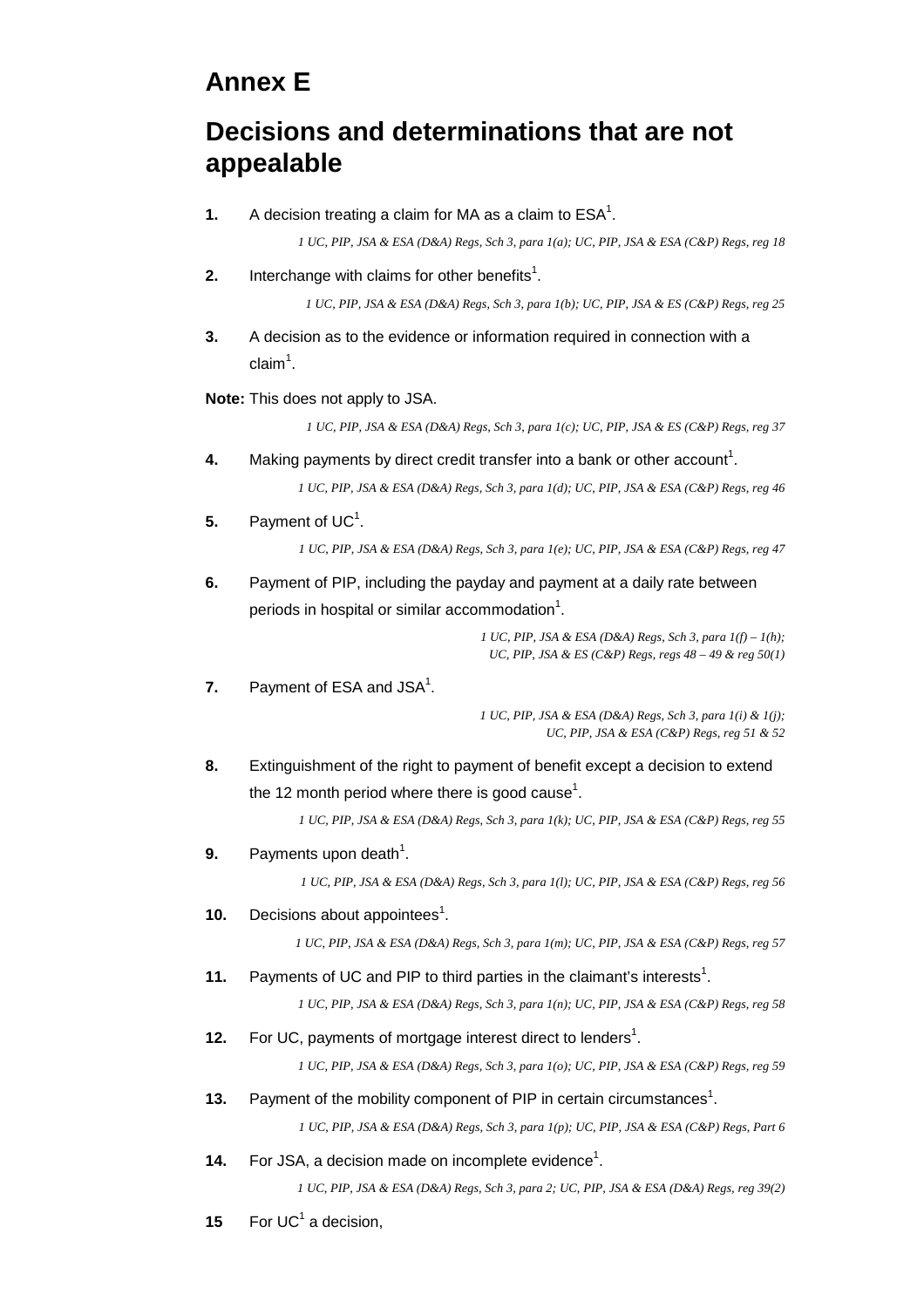- **1.** in default of a nomination of the assessment period when 2 separate claimants become a couple<sup>2</sup>
- **2.** in default of an election to award the carer element<sup>3</sup>
- **3.** to award a particular amount of UC dependent upon age<sup>4</sup>
- **4.** which adopts a rent officer's decision<sup>5</sup>
- **5.** alterations to UC under prescribed legislation<sup>6</sup>

*1 UC, PIP, JSA & ESA (D&A) Regs, Sch 3, para 3-6; 2 UC Regs, reg 21(4); 3 reg 29; 4 SS Admin Act s 160C(2); 5 Housing Act s 122; 6 WR Act 12, s 159D(1)(b)* 

**16.** Suspension of payment of benefit<sup>1</sup>.

*1 UC, PIP, JSA & ESA (D&A) Regs, Sch 3, para 7; UC, PIP, JSA & ESA (D&A) Regs, Part 5* 

**17.** Staying making a decision<sup>1</sup>.

*1 UC, PIP, JSA & ESA (D&A) Regs, Sch 3, para 8; SS Act 98, s 25 &26* 

**18.** Whether to pay travelling expenses<sup>1</sup>.

*1 UC, PIP, JSA & ESA (D&A) Regs, Sch 3, para 9; SS A Act, s 180* 

**19.** Deductions of fines except a decision on whether there is sufficient benefit to make a deduction $^1$ .

*1 UC, PIP, JSA & ESA (D&A) Regs, Sch 3, para 10; Fines (Deductions from IS) Regs* 

- **20.** Deductions of CC or CT except a decision<sup>1</sup>
	- **1.** whether there is an outstanding sum due of the amount to be deducted
	- **2.** whether there is sufficient benefit to make a deduction
	- **3.** on the priority to be given to a deduction

*1 UC, PIP, JSA & ESA (D&A) Regs, Sch 3, para 11; Community Charges (Deductions from IS) (No 2) Regs, Community Charges (Deductions from IS) (Scotland) Regs & Council Tax (Deductions from IS) Regs* 

**21.** A decision that a sanctionable benefit is not payable or is to be reduced under prescribed legislation<sup>1</sup> where the only ground of appeal is that any of the conviction was erroneous or the offender did not commit the benefit offence<sup>2</sup>.

*1 Fraud Act, s 6A(1), s 6B, 7 & 9; 2 UC, PIP, JSA & ESA (D&A) Regs, Sch 3, para 12* 

- **22.** For PIP, any decision on payments on account, overpayments and recovery except a decision as  $to^1$ 
	- **1. offset of a prior payment against a subsequent award<sup>2</sup>**
	- **2.** whether excess payment has been credited to a bank account<sup>3</sup>
	- $3.$  deductions in calculating recoverable amounts<sup>4</sup>.

*1 UC, PIP, JSA & ESA (D&A) Regs, Sch 3, para 13; 2 SS (POR) Regs, reg 5; 3 reg 11(1); 4 reg 13* 

**23.** A decision on payments on account except a decision on bringing a payment on account of benefit into account<sup>1</sup>.

*1 UC, PIP, JSA & ESA (D&A) Regs, Sch 3, para 14;SS (Payments on Account of Benefit) Regs 13, reg 10* 

**24.** A decision on recovery of benefits<sup>1</sup> except